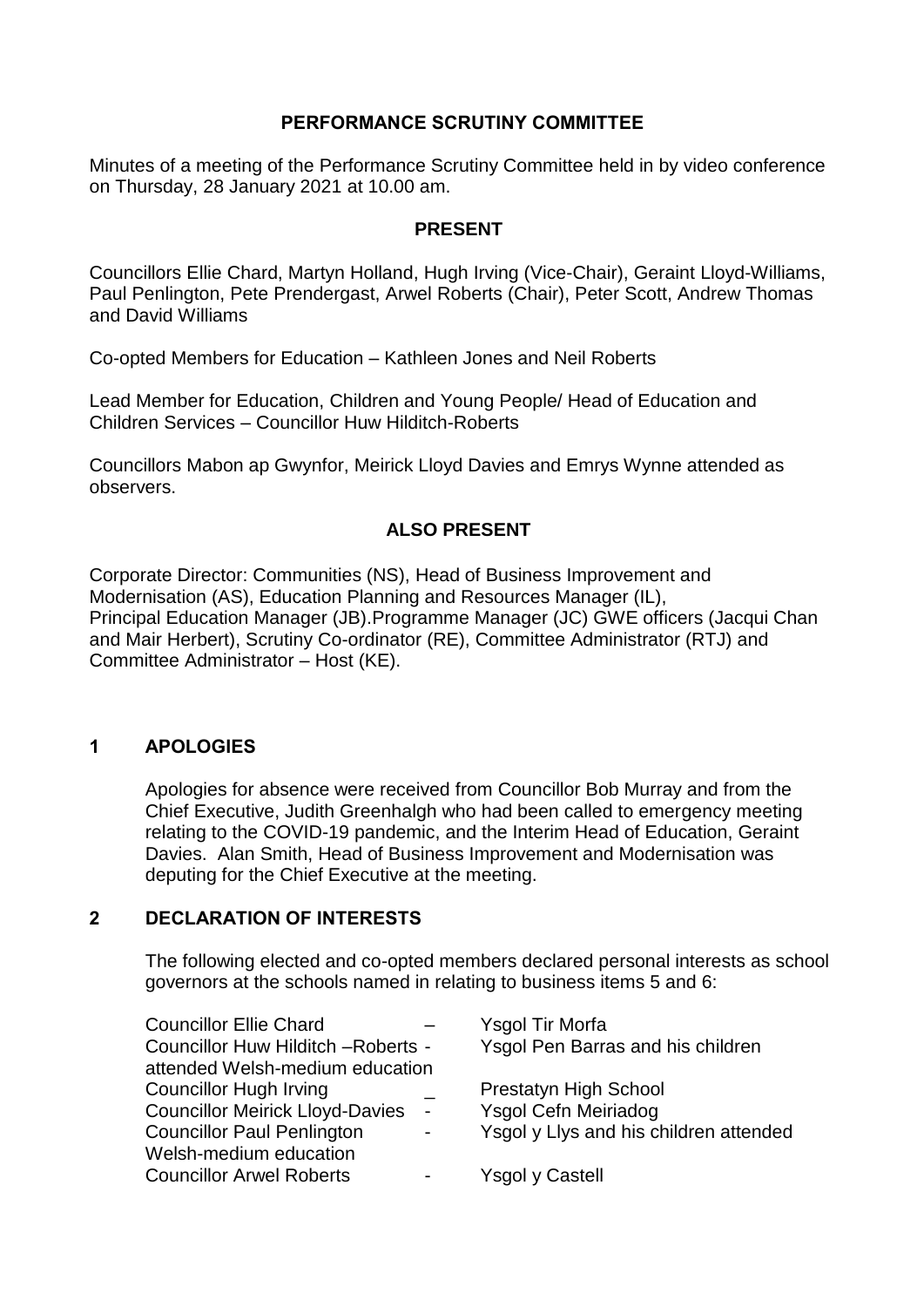| <b>Neil Roberts</b>           | $\sim$ | Ysgol y Parc                     |
|-------------------------------|--------|----------------------------------|
| <b>Councillor Peter Scott</b> | $\sim$ | St. Asaph V P School             |
| <b>Councillor Emrys Wynne</b> | $\sim$ | Ysgol Borthyn & Ysgol Brynhyfryd |

## **3 URGENT MATTERS AS AGREED BY THE CHAIR**

No urgent items had been raised with the Chair ahead of the meeting.

### **4 MINUTES OF THE LAST MEETING**

The following minutes of the Performance Scrutiny Committee meetings were submitted:

- (i) Meeting held on 26 November 2020
- (ii) Special Meeting held on 22 December 2020

The Committee:

#### *Resolved: - to receive both sets of minutes and approve them as a true and correct record of the meetings held on 26 November and 22 December 2020 respectively.*

Councillor Emrys Wynne (Chair of the Use of Plastics Task and Finish Group) advised that the Scrutiny Chairs and Vice-Chairs Group (SCVCG) hoped to devise a workable solution for monitoring the delivery of the recommendations in relation to the reduction of the use of plastic and the wider Climate and Ecological Change Strategy in the county in due course.

## **5 WORK PROGRAMME AND SUPPORT TO SCHOOLS DURING THE COVID PANDEMIC**

The Lead Member for Education, Children and Young People alongside the Corporate Director: Communities introduced the Work Programme and Support to Schools during the Covid Pandemic report (previously circulated). The report summarised how education and schools had tried to deliver the best education in difficult times. Outlined within the report and appendices were the educational offer provided to all pupils in the county, an assessment of the main outcomes and impact of that work to date along with any other outcomes and impacts identified. It also outlined details of further work required to strengthen all aspects of education delivery in future. The time had been very challenging. Two officers from GWE were also in attendance to answer queries.

The regional service, GwE, in its entirety had refocused several times during this period to meet the needs of the range of stakeholders. The ability to be flexible and agile to work effectively together in different teams, often cross sector, had significant impact on organisational behaviour and external perception

Regular contact with school leaders had been well received and had contributed to Head teachers feeling that they could turn to a professional colleague to share challenging issues and to find solutions to address day-to-day issues.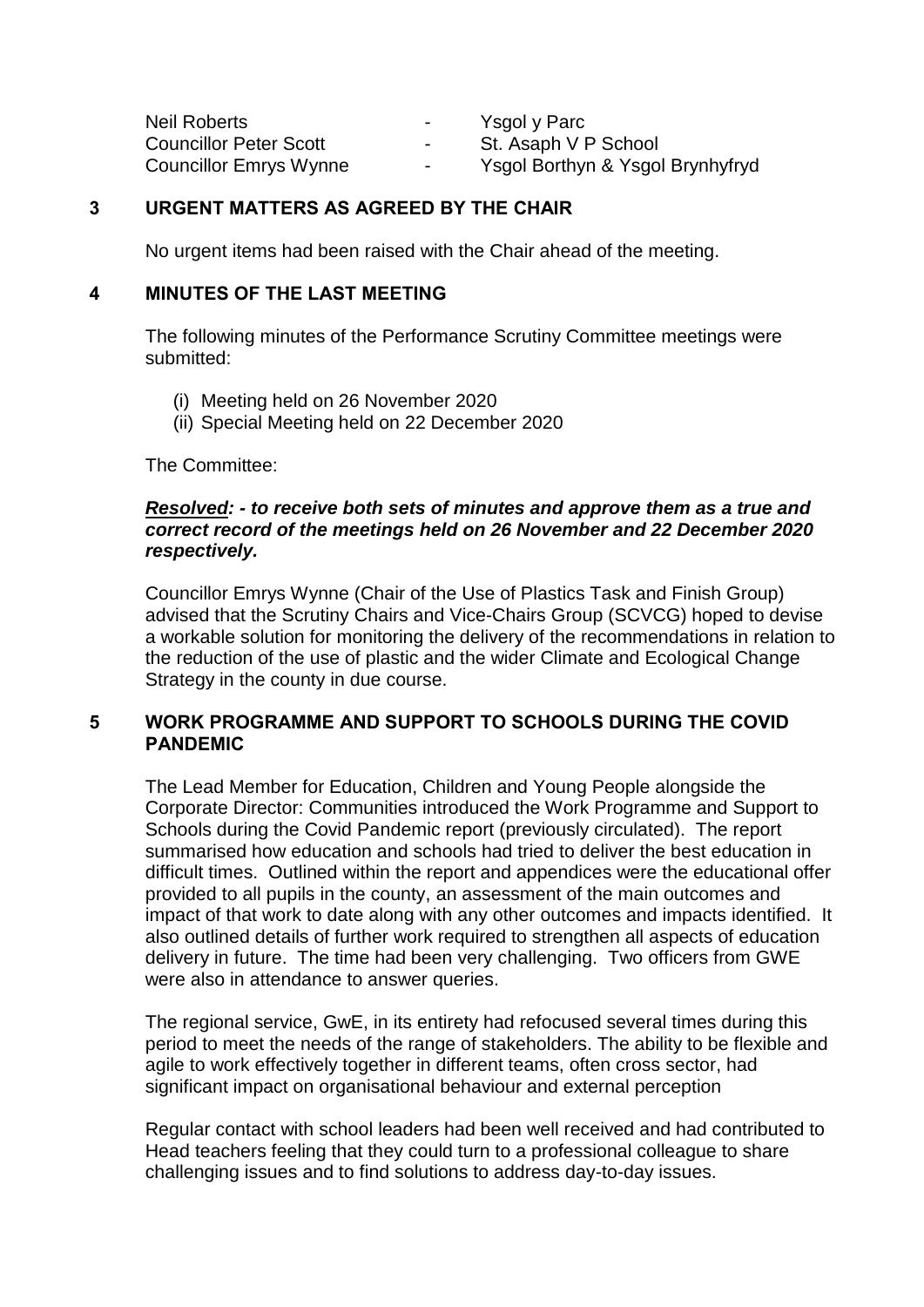Support for senior leaders' well-being had been provided through a series of workshops and webinars which supported their resilience during this difficult period. These were held weekly and were extremely beneficial. GwE staff were also conducting face to face pastoral visits to schools during the autumn term on behalf of the Local Authorities.

The six local authorities and GwE had taken a collective regional approach to supporting schools throughout the COVID pandemic. This was clearly demonstrated in the consistent regional approach in developing a supportive framework to ensure that all regional schools had the right policies in place together with a comprehensive risk assessment in order to create a safe environment to welcome the children back into schools.

Schools causing concern prior to lockdown had received support throughout the period. Teachers had been guiding pupils and parents through blended learning. The schools were delivering on education and parents received reports on their child's development. Many schools acknowledged that parental engagement had been a key factor in securing effective distance/blended learning. GwE and the Local Authorities had and continued to provide a range of guidance to support schools to improve parental engagement, including the sharing of good practice.

The Committee was assured that any pupils who required any IT equipment for school their school work were assisted to gain access to it. The Lead Member informed the Committee that to the Service's knowledge no pupils were without the required IT equipment.

The Lead Member placed on record his personal thanks to all Education, Children's Service, Health and Safety, school support, catering and maintenance staff for all their hard work which had enabled schools to reopen and also to provide blended learning.

During the ensuing discussion the Committee –

- The Committee thanked all staff for all their hard work during this difficult time.
- raised concerns about the IT issues some children may experience whilst conducting hybrid learning, i.e. there may be bandwidth issues arising from a number of family members attempting to use the internet at the same time, due to home-schooling and home working. Some households may be in area where internet access was patchy or extremely poor. Also some larger families may have to share hardware which could affect learning. The lead officer clarified that if there were any issues with hybrid learning, parents were advised to raise the matter with the school, who would in turn contact the Council if the school itself could not solve the problem. However, any internet connection issues were not within the control of the local authority.
- queried whether teaching assistants and cleaners were at high risk and whether they were likely to be given priority for vaccination. Members felt that it was important that the Council supported those who were nervous of the virus. The Corporate Director: Communities informed the Committee that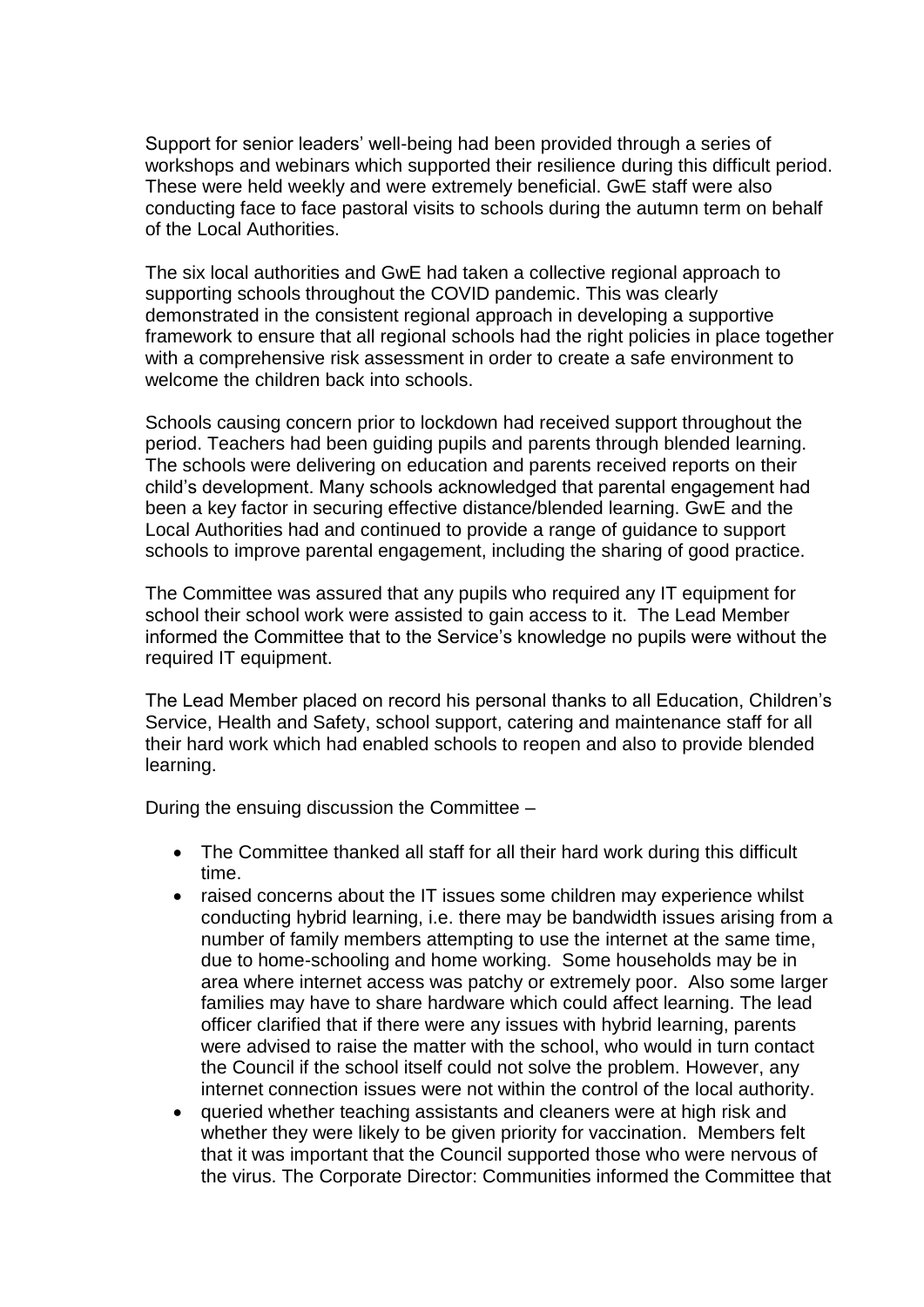the vaccine rollout was determined by the Government, based on scientific advice from the Joint Committee on Vaccination and Immunisation (JCVI), local government had no control over it. However, the prioritisation list did include staff who worked in special schools and who provided personal care to pupils. In the meantime, the Council would continue to support school staff with information and advice from both Welsh Government (WG) and Public Health Wales (PHW).

- raised concerned about the effectiveness of learning, as everything revolved around digital learning. Was sufficient support available and were more practical skills such as craft work being taught. Was any encouragement given to parents to teach through different methods. Officer advised that activity packs were available and provided to pupils to help them to learn via various methods rather than just through hybrid learning.
- raised concerns in relation to the short lead-in time between WG announcements and their implementation dates, and the pressures this caused local government. The Lead Member assured the Committee that both he and GwE officials repeatedly raised concerns about this with the WG and would continue to do so. Denbighshire County Council had taken the decision to keep schools closed until later in January to allow teachers to be prepared for the New Year, contrary to what the WG wanted.
- queried whether there had been support available for non-Welsh speaking parents to support children learning through the medium of Welsh. Children attending Welsh-medium education would receive more Welsh interaction in schools and this could not be matched digitally. The Service was working with parents and children to try and encourage as much Welsh as possible. This was one of the biggest challenges with hybrid learning at the moment.

## *Resolved: - subject to the above observations –*

- *(i) to accept the comprehensive information received on how the regional consortium, in partnership with the local authority, had evolved and adapted their support to schools during the COVID-19 pandemic and how schools had adapted to the new ways of working in response to the restrictions in force, along with the lessons learnt and the impact on future education delivery practices;*
- *(ii) to commend all GwE, Local Authority Education and Children's Services staff and all school based staff on their achievements in adapting and delivering high quality education to the county's pupils both remotely and in safe school environments whilst also providing well-being support; and*
- *(iii)that a message be sent to all local authority Education and Children's Services staff along with all staff involved with delivering services to schools to thank them for their diligent work in securing the safe delivery of education and well-being services to pupils during the course of the pandemic.*
- **6 LEARNER TRANSPORT: PROVISION FOR WELSH MEDIUM EDUCATION AND THE DEFINITION OF CATEGORY 1 SCHOOLS IN THE COUNTY**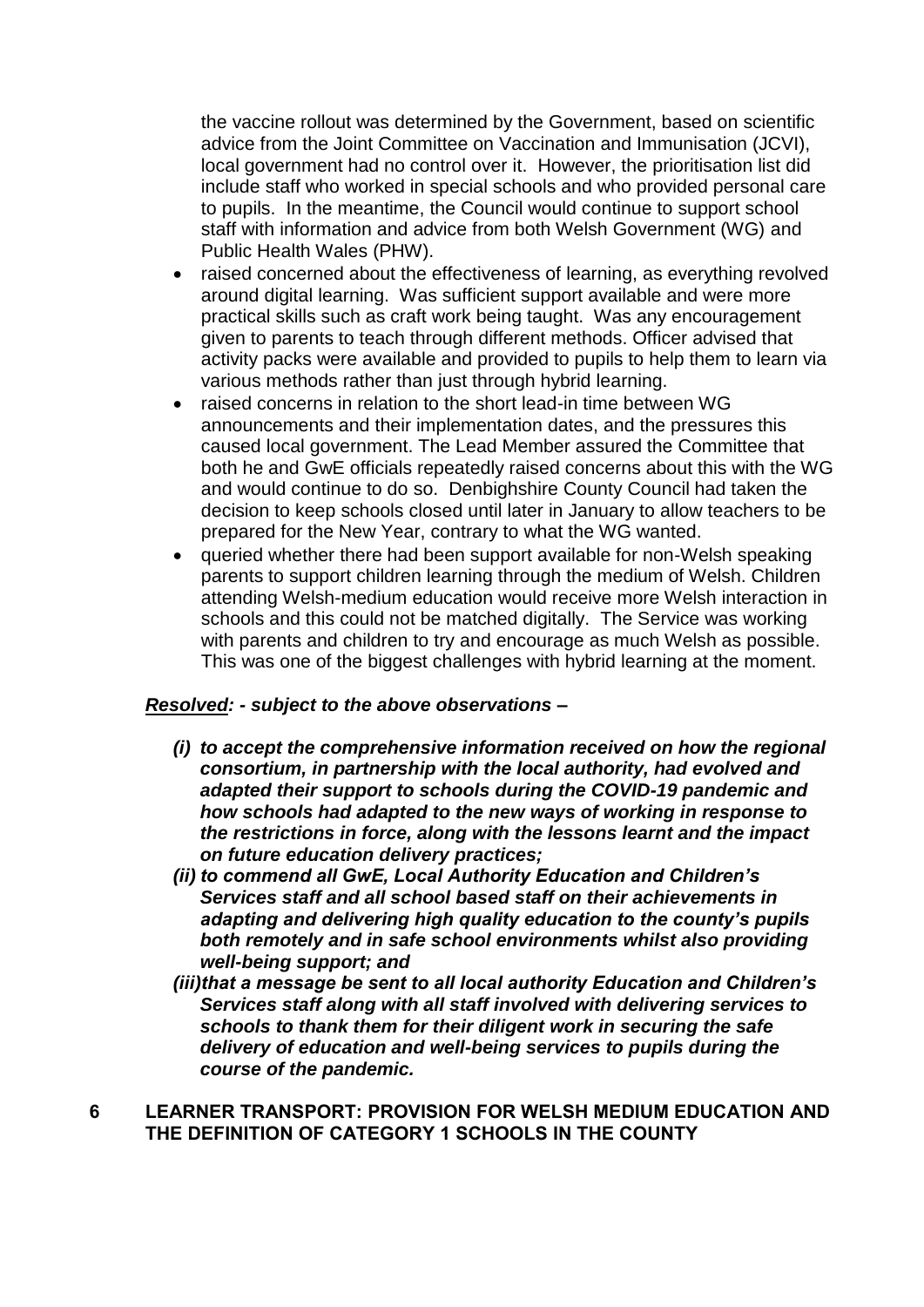The Lead Member for Education, Children and Young People, Councillor Huw Hilditch-Roberts presented the report (previously circulated). The report provided an overview of school transport requirements as they applied to Welsh language schools under the Learner Travel (Wales) Measure 2008, which had been incorporated into Denbighshire County Council's own Learner Transport Policy in 2018. It also provided an overview of the Welsh Language Categorisation of schools and how School Transport provision linked into education-medium provision. The report was being presented to the Committee in response to a request by members.

The Committee was informed that there was one recent and one ongoing consultations by Welsh Government (WG) that could potentially lead to changes to both the Learner Transport Policy and School Categorisation criteria in due course. Consequently, the Lead Member felt that the report was brought to the Committee prematurely. The results of the consultations and the proposed changes stemming from them would need to be assessed once the consultations were completed, as they could have substantial impact on how schools delivered education especially with regard to the Welsh Language. The consultation's findings were expected to be published by the WG during the spring of 2021.

During the discussions, the following points were raised:

- The Chair was aware that pupils who attended Ysgol Bro Cinmerch would have to pay for transport to attend at Ysgol Glan Clwyd (dependent upon the location of their home address) or attend Ysgol Brynhyfryd, as the latter was defined as their nearest suitable school for the provision of Welsh-medium education, as 80% of its curriculum offer was available via the medium of Welsh. The Lead Member agreed to discuss the matter with the affected parents and pupils. Previously, pupils may have been able to apply for concessionary travel on school transport to attend the school of their choice, however recent changes to the Public Service Vehicle Accessibility Regulations (PSVAR) had meant that this was no longer an option for pupils and parents
- The Committee wanted to ensure that parents and children were supported while accessing secondary education through the language medium of their choice.
- whether dual household children were deemed to qualify for free school transport from their prime household to their nearest suitable school. Officers advised that generally their home address for education transport would be taken as the one registered for the pupil's Child Benefit payments. Nevertheless, this did sometimes cause a problem and this had been highlighted to the WG as part of the Council's response to the recent consultation.
- The definition of Welsh-medium education which was available across Denbighshire was raised, as there was concern amongst parents who wanted their children to be educated through the medium of Welsh. Ysgol Glan Clwyd was a Category A school which was able to offer 100% of its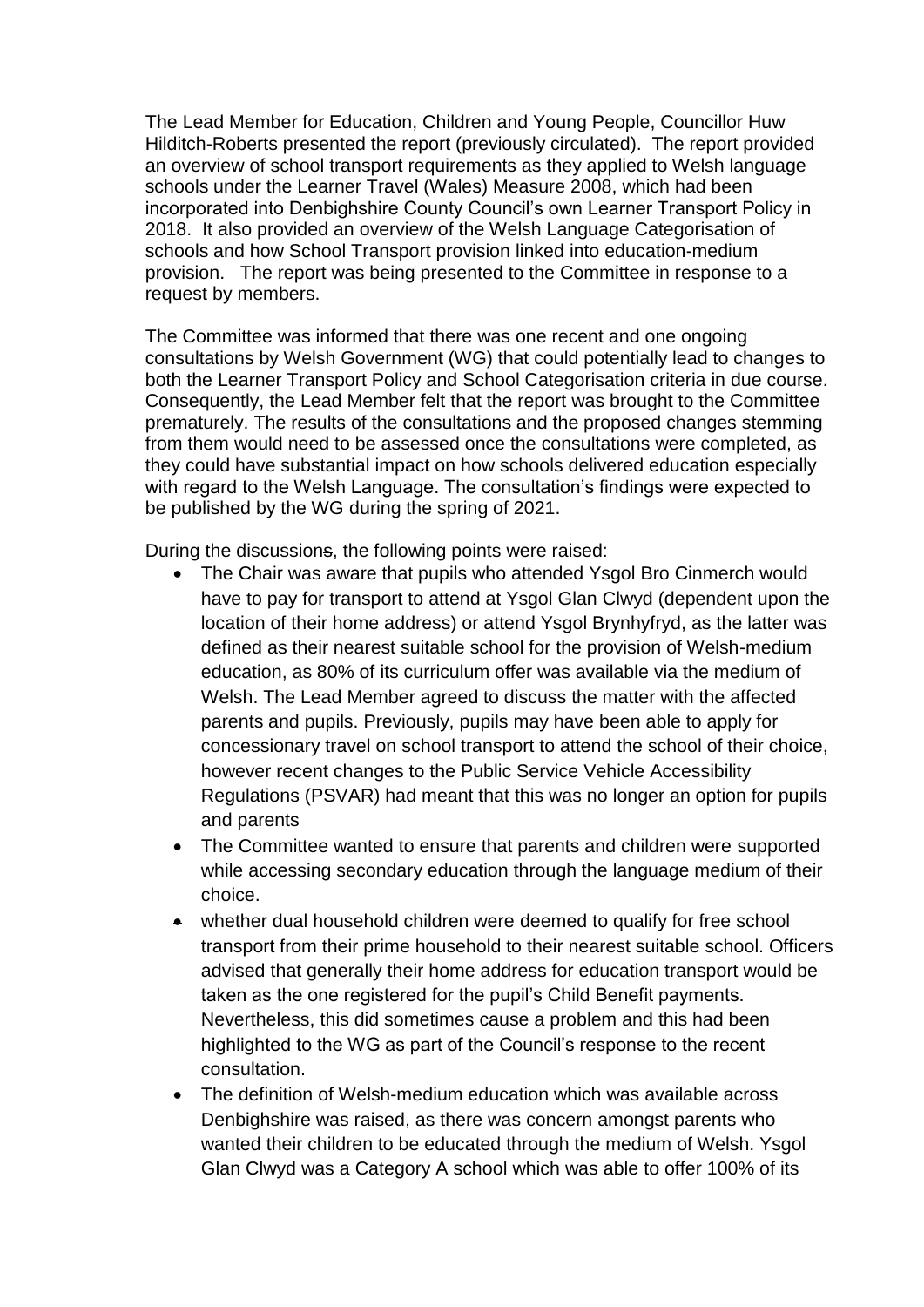curriculum through the medium of Welsh, whereas Ysgol Brynhyfryd was a Category B Welsh-medium school, that guaranteed to offer at least 80% of its curriculum through the medium of Welsh. This provision complied with WG definitions of both categorisations. Members were concerned that by the time pupils reached years 11, 12 and 13 there may not be sufficient resources available in Category B schools for Welsh-medium provision to be offered.

• The Lead Member and the Education Planning and Resources Manager informed the committee that once the consultations had been concluded and the findings were known further reports would be submitted to the Committee.

## *Resolved: - subject to the above observations to confirm that no change was currently required to the Authority's Policy due to:*

- *i). the Learner Transport Policy 2018 fully meeting the current statutory requirements under Learner Travel (Wales) Measure 2008; which had been tested legally prior to being adopted in 2018;*
- *ii). currently changing how Category 1 & 2 Welsh Language Secondary Schools were dealt with in terms of transport would undermine the provision of Education in Denbighshire's Category 2 Welsh Schools.*
- *iii). the risk of making the Authority open to be challenged in regard to decisions previously made, or future decisions made if they contradicted Legislation, Policy and Guidance.*
- *iv). the fact that the Welsh Government had recently consulted on potential future changes to The Learner Travel (Wales) Measure 2008 in January 2021, and the outcome of that process could again change future requirements across a number of areas, including Welsh medium schools.*
- *v). the fact that Welsh Government was currently undertaking a consultation on 'School categories according to Welsh-medium provision' and the outcome of that process may also change the current categorisation for all Welsh medium schools and any linked Legislation;*
- *vi). that a letter be sent to Welsh Government emphasising the need for them to ensure that all legislation relating to education provision and Learner Transport provision dovetail to support the delivery of the widest possible choice of educational opportunities for pupils in Wales;*
- *vii). that further reports are provided to the Committee upon the publication of the Welsh Government's revised Learner Transport Measure and the conclusions of the Review of School Categorisation According to Welsh-medium Policy outlining the respective reviews' implications for Denbighshire schools and pupils; and*
- *viii). that the Lead Member for Education, Children and Young People discuss with parents of pupils attending Ysgol Bro Cinmeirch how best to meet their needs for access to secondary education provision of their choice.*